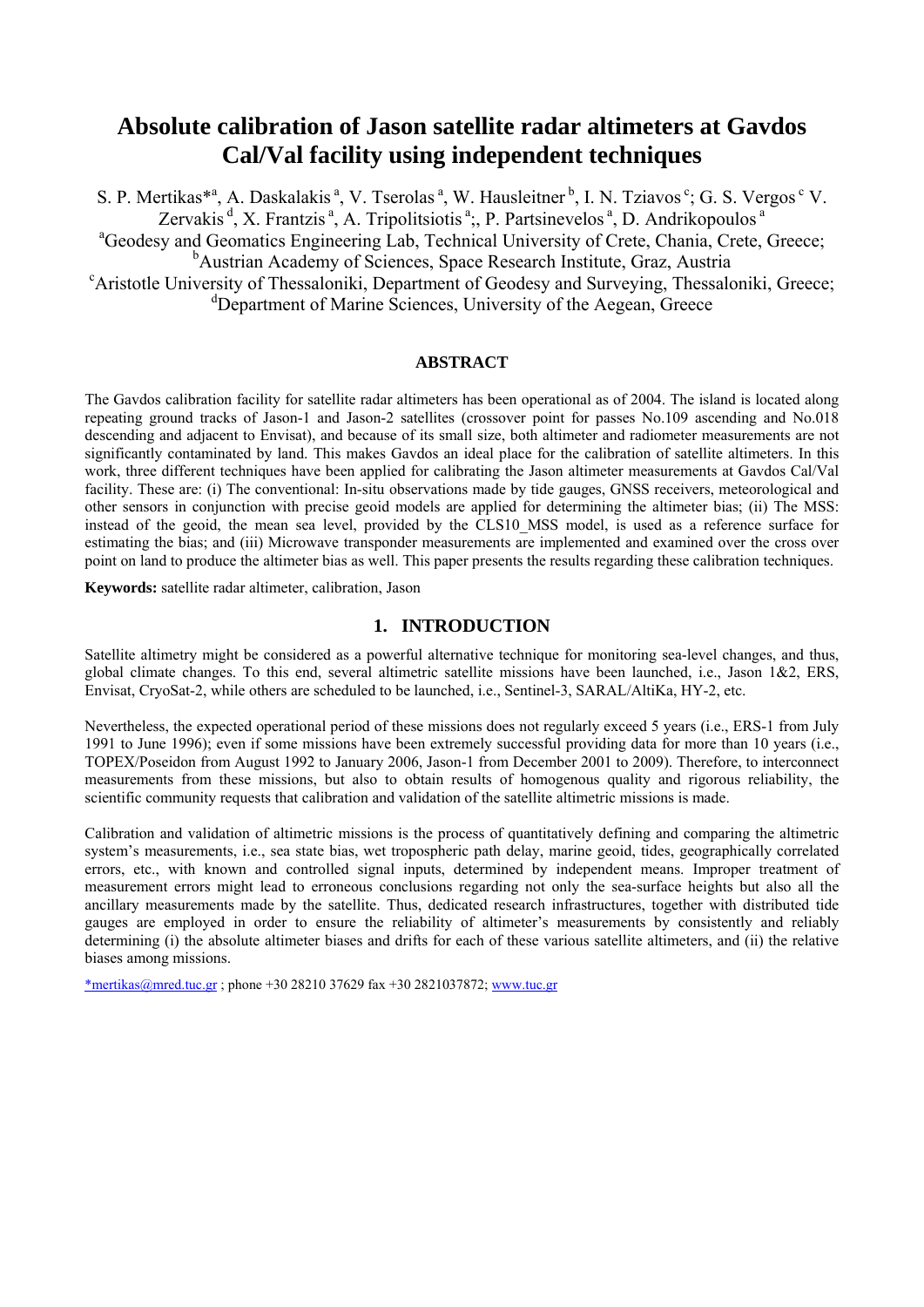In the world, there exist four permanent sites for providing absolute calibration of satellite altimeters. Two of them exist in Europe: Gavdos, in Crete, Greece and Corsica in France (operated by CNES); one in the Harvest Oil Platform, California, USA (operated by the Jet Propulsion Laboratory, NASA) and one in Bass Strait, Tasmania, Australia (operated by the University of Tasmania). The main objective of these sites is to calibrate the sea-surface height and ancillary measurements made by the satellite as it passes overhead the site, by using observations from tide gauges, GPS receivers, and other sensors directly placed under the satellite ground tracks on the earth's surface. Nevertheless, calibration results depend on the local conditions, standards and specifications applied, duration of measurements and geographical location of the calibration sites.

This paper presents the calibration methodology conducted at the Gavdos Cal/Val facility along with the extracted calibration results for the Jason-2 satellite mission employing three different techniques: (i) In-situ observations made by tide gauges, GPS receivers, meteorological and other sensors in conjunction with the precise geoid models to estimate absolute satellite biases, (ii) an alternative technique, where the reference surface for the calibration process is a mean sea surface model provided by the CLS10 MSS, and (iii) Microwave transponder measurements. The rest of this paper provides insights to the basic calibration theory and provides an explanation of the terms that are necessary to understand how calibration is performed (Section 2). It also contains a small description of the Gavdos infrastructure (Section 3).

## **2. SATELLITE ALTIMETRY CALIBRATION PRINCIPLES**

The satellite altimeter emits signals towards the Earth, and, subsequently, receives the echo from the sea surface after the signal's reflection. The wavelength of this signal depends on the altimetric mission, e.g., Jason-2 uses the C- and Kubands, Cryosat-2 applies the Ku-band, and the AltiKa will use the Ka-band. Given the altitude and the range of the satellite, the Sea Surface Height (SSH) at each measured point, *k*, of the satellite's track is obtained by:

$$
SSH(k) = Altitude(k) - Range(k)
$$
\n(1)

where "altitude" is the satellite's height above the reference ellipsoid, and "range" is the distance between the altimeter and the sea surface.

Nevertheless, there are several error sources infiltrating eqn (1), such as the atmosphere delays (ionosphere, wet and dry components of the troposphere) and the sea state bias (SSB). These need to be corrected for because they are mainly influencing the accurate determination of the range measurement, thus, leading to inaccurate estimation of the SSH. Accordingly, a more accurate estimation of SSH may be written as:

$$
SSH'(k) = Altitude(k) - Range(k) + Corrections(k)
$$
\n(2)

where:

$$
Corrections(k) = Iono(k) + Dry\_tropo(k) + Wet\_tropo(k) + SSB(k)
$$
\n(3)

Values for the corrections are contained in the satellite's data log file, called the Geophysical Data Record (GDR). Besides the above corrections, to be applied in the range measurements, one should take into account the effect of land contamination in the satellite measurements. As the satellite approaches the coastline, the quality of the measurements for both the radiometer (about 25 km footprint) and the altimeter (about 5 km footprint) deteriorates; thus, complicating the calibration/validation process.

For the calibration process using in-situ measurements, the Sea Level Anomaly (SLA) needs to be determined at the satellite's measuring location. The SLA is obtained by subtraction of the Mean Sea Surface (MSS) from the SSH at each measured point of the satellite's track:

$$
SLA(k) = SSH'(k) - MSS(k)
$$
\n(4)

The MSS at any point *k* is given as the geoid height, *N*, above ellipsoid, plus the Mean Dynamic Topography (MDT) at this point. Thus, Eqn. (4) might be replaced by:

$$
SLA(k) = SSH'(k) - N(k) - MDT(k)
$$
\n(5)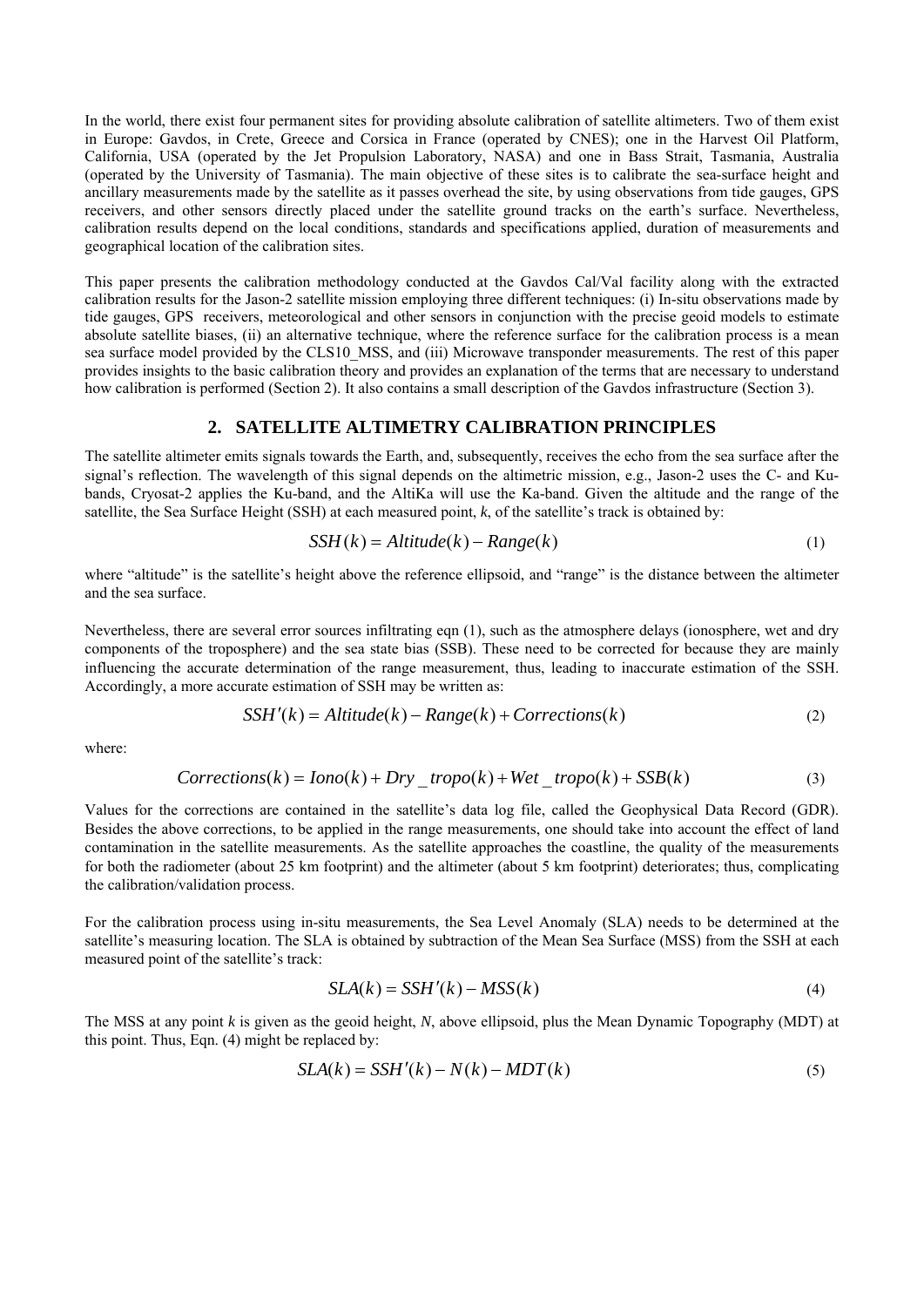In order to provide absolute calibration results, one should estimate the SLA at each point *k* of the satellite's track by independent means. The latter requires that a tide gauge (or GPS buoys) is deployed exactly under the satellite's groundtrack on the ocean surface as the satellite flies over. In the case of Gavdos, the basic calibration principle is portrayed by Fig. 1. The SLA at the calibration site location is extracted through the following:

$$
SLA(t_0) = SSH(t_0) - N(t_0) - MDT(t_0)
$$
\n(6)

Nevertheless, the  $SSH(t_0)$  has to be corrected for the tide effects on the height determination using GPS:

$$
SSH'(t_0) = SSH(t_0) + solid \ earth \ tide(t_0) + pole \ tide(t_0) + ocean \ tide(t_0)
$$
\n
$$
(7)
$$

leading to:

$$
SLA(t_0) = SSH'(t_0) - N(t_0) - MDT(t_0)
$$
\n(8)

Therefore, the estimated absolute bias for the altimetric measurements of the Jason-2 satellite is computed as:

*Absolute Bias* = 
$$
SLA(t) - SLA(t_0)
$$
 (9)

Accurate determination of the parameters introduced through Eqns 1-9 is crucial for the validity and reliability of the absolute bias estimation.



Fig. 1. The principle for the calibration of Jason satellites at the Gavdos facility. Black dots correspond to each satellite measurement on the sea surface, while white dots are referred to the underlying geoid height.



Fig. 2.The continuously-operating geodetic arrays (GVD0, GVD6, RDK1, CRS1, TUC2, SUG1, SEL1, MEN1) over western Crete, along with the repeating ground tracks of the GFO, Envisat and Jason altimetry missions.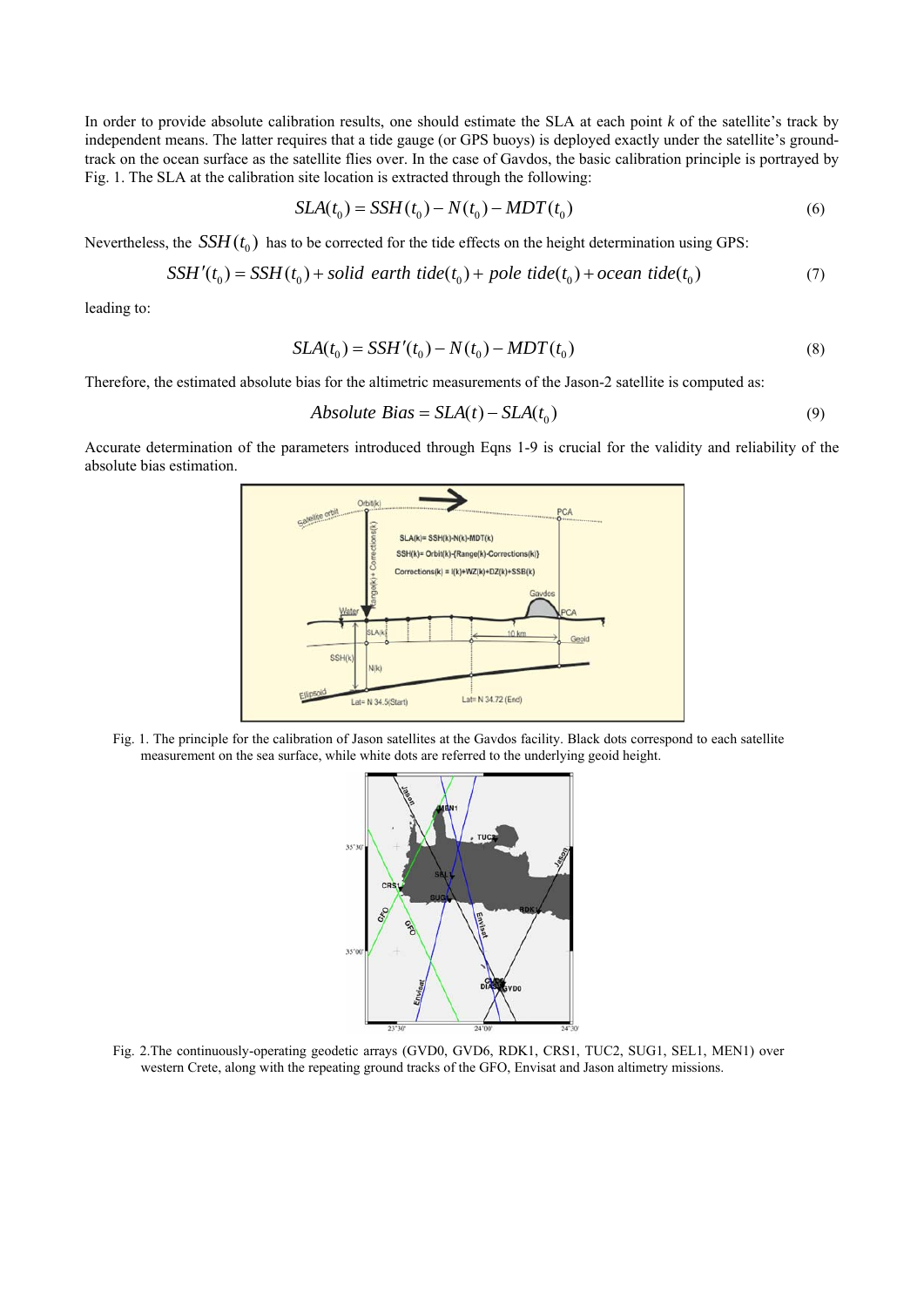## **3. THE GAVDOS INFRASTRUCTURE**

The Gavdos island is located along a repeating ground track of Jason-1 and Jason-2 satellites (crossover point for passes No.109 ascending and No.018 descending and adjacent to Envisat), and because of its small size, both altimeter and radiometer measurements are not significantly contaminated by land. This makes Gavdos an ideal place for the calibration of satellite altimeters (see Fig. 2). Additionally, Gavdos site might be characterized as the only calibration site in the world in which altimeter's calibration might be performed for both ascending and descending satellite passes using the same infrastructure.

The infrastructure of the facility is at three different locations on the island of Gavdos, i.e., in the harbor, at the central facility on the main land of the island and at the cross-over facility. It includes all the necessary equipment, e.g., tide gauges, permanent GPS satellite receivers, meteorological and oceanographic instruments, a DORIS satellite beacon, an electronic transponder, communications systems for the transmission of data, etc., in order to provide an accurate estimation of the absolute altimetric bias (Fig. 3a and Fig. 3b).



Figure 3a Figure 3b



To extent and strengthen the applicability of Gavdos operations for satellite calibration, similar facilities have been deployed on the mainland of west Crete (Greece), namely at Crysoskalitissa (CRS1) and Rodakino (RDK1) sites. At these sites, tide gauges (and seismographs in some locations) are collocated with continuously operating GPS receivers (Fig. 4a and Fig. 4b).



Figure 4a

Figure 4.The CRS1 site on the west Crete (Fig. 4a) and the RDK1 site on the central south Crete (Fig. 4b).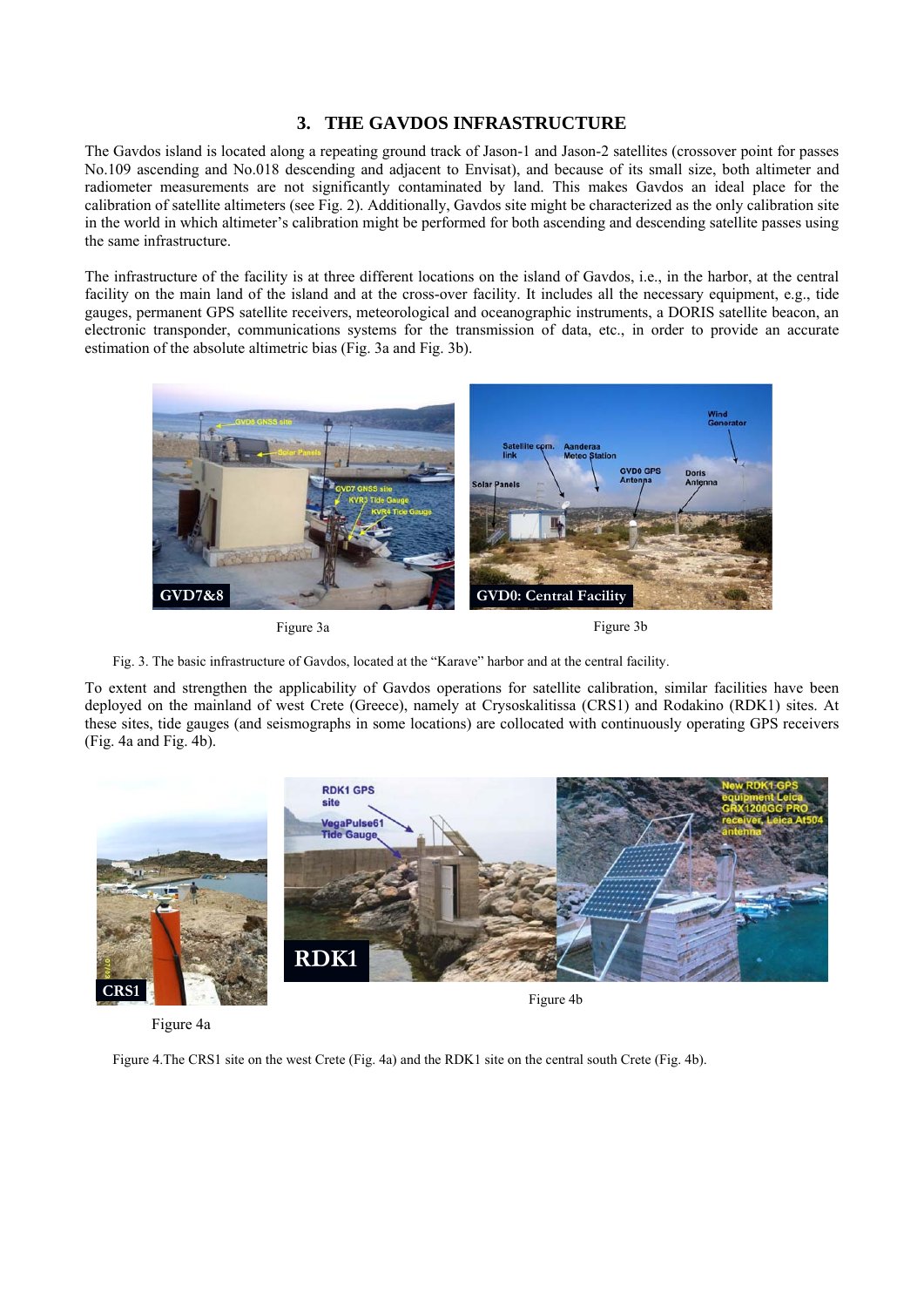The above mentioned infrastructure is continuously interconnected and tied with other TUC's GNSS arrays, such as two sites located inside the University campus (i.e., the TUC1 and TUC2), along with another three GNSS sites installed in the North-South axis of Crete in cooperation with the North Carolina State University, USA (Fig. 2).

## **4. CALIBRATION METHODOLOGY**

#### **4.1 Conventional Methodology**

A standardized methodology for the estimation of Jason's altimeter bias has been developed and adopted by all calibration sites of Gavdos (Greece), Corsica (France) and Harvest platform (USA). Despite the local characteristics of each calibration site, altimetric and radiometric measurements can be modeled and evaluated based on certain and agreed upon criteria. Regarding local characteristics, the Harvest calibration site happens to be located exactly under the Jason-2 ground track, so the sea-surface level can be unambiguously determined for the bias estimation, using the local tide gauges collocated with the GPS. In the case of Gavdos facility, the ground tracks of Jason are close to the calibration site (circa 500-2000m), thus the procedure for the bias estimation becomes more delegate and complicated. Accordingly, the terms Point of Closest Approach (PCA) and relative Time of Closest Approach (TCA) were introduced to estimate the location and time when the satellite is closest to the Gavdos calibration site [1]. Based on the PCA and TCA terms the range corrections (see Eq. 3) will now be applied.

Specifically, for satellite Pass No. 109, the ionosphere correction, to be applied at a particular measuring point --where t=0-- is calculated as the average value of the ionospheric correction values, supplied by the GDR, in the window from t1= −21sec to t2=−1sec. A minus sign signifies previous value to the satellite measuring point by so many seconds. The dry troposphere correction values are obtained as an interpolated value at the satellite measuring point, using a linear fit from time t1= −5sec up to time t2=+2 sec. Similarly, and in order to avoid land contamination on the satellite radiometer measurements, a linear model is applied on the wet troposphere delays (given by the GDR), covering a region from time t1= −15sec up to time t2=−5 sec. Finally for the sea-state bias, a cubic polynomial has been applied in the area between t1=  $-10$ sec up to t2= $-1$ sec.

Likewise for Pass 018 (descending pass), the correction values have been determined employing the same procedure but with opposite signs in the application region. Nevertheless, in order to avoid the effect of land contamination in the correction values the signs of the time ranges were changed from minus (-) to plus (+), i.e., for the ionospheric corrections the time range was set to  $t1 = +1$ sec and  $t2 = +21$  sec after the satellite measuring point. Consequently, the corrected SSH at any measured point  $(k)$  of the satellite is calculated using Eq.3.

Accurate determination of the SLA (Eq.5) requires precise determination of both the geoid and the MDT at each point of interest (*k*). The determination of the geoid, in the area surrounding Gavdos, has been performed in 2003 using a variety of sensors and techniques. The application of different geoid models revealed that the area south of Gavdos for both satellite passes (No. 018 and No.109) can be safely used for satellite calibration. Accordingly, the geoid heights above ellipsoid have been evaluated in order to correspond exactly under the satellite pass. The final geoid heights have been calculated based on a newly compiled gravity database, which comprises refined topography and bathymetry models for the evaluation of terrain effects [2] and considers the EGM2008 geopotential model [3] as reference. Specifically, the "remove-compute-restore" methodology has been employed for the evaluation of the final geoid heights along the ground track of Jason-2. The prediction of residual geoid heights has been based on the least-squares collocation optimal estimation method [4, 5]. Regarding the determination of the MDT values at each measured point (*k*) of the satellite altimeter a well-known and widely accepted MDT model namely the RioMed CNES-CLS09 v1.1 has been employed.

Absolute bias estimation (Eq. 9) requires, also, the determination of the SLA at the tide gauge location (Eq. 8). The geoid height at the calibration site is known with high accuracy and, thus, to determine the altimeter's absolute bias, through Eq. 9, one has to determine the SSH  $(k_0)$  and refer both SSH's to the same reference system.

The SSH at the calibration site is determined from (i) the GPS processing of the collocated GPS receiver with the tide gauges and by taking into account the various height offsets (distance between tide gauge and GPS antenna reference points) and (ii) the raw tide gauge measurements. Notwithstanding, the GPS height determination is considered as the most critical element in Eq. 6. In this work, two different software been employed for the determination of GPS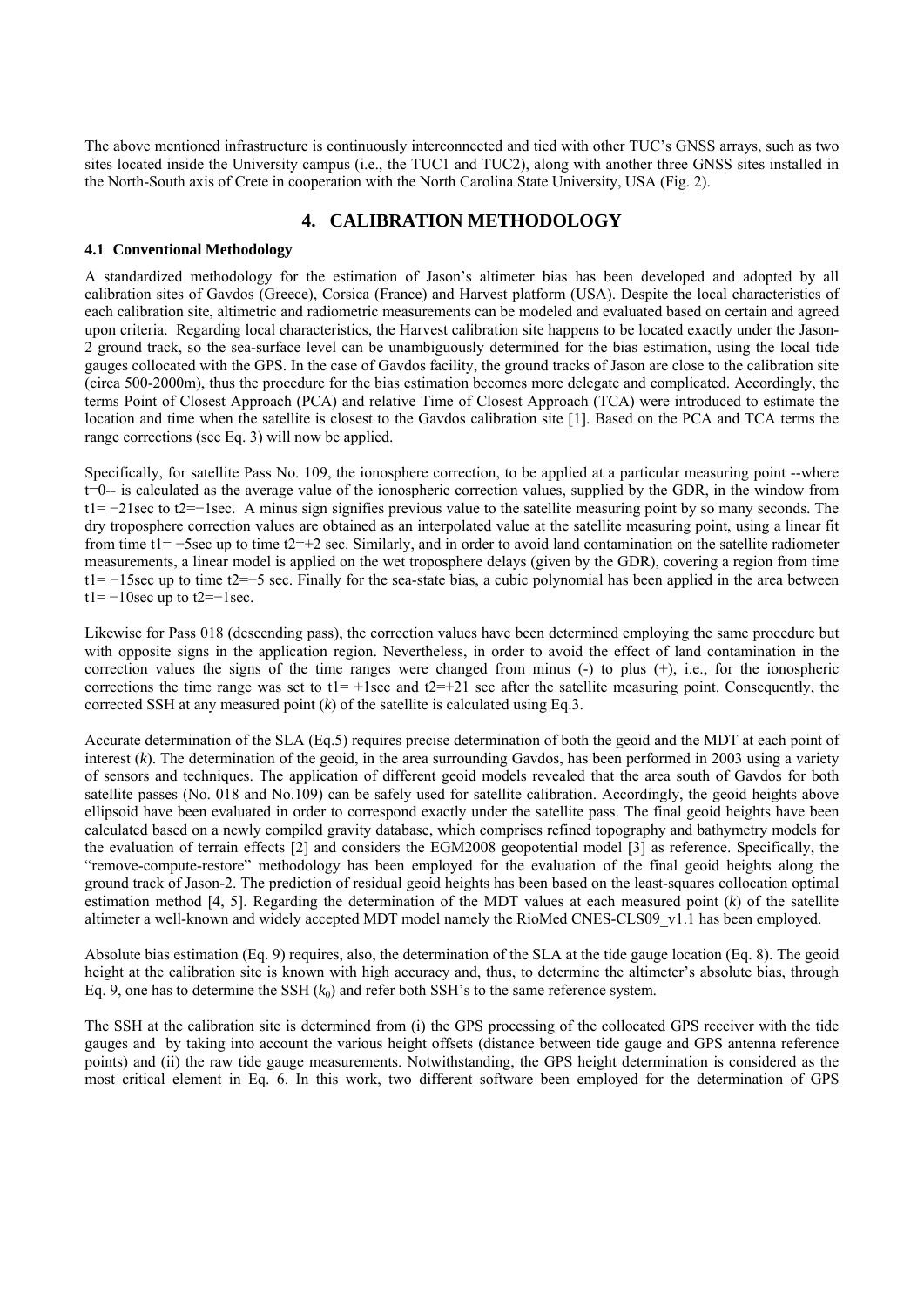coordinates of the reference calibration point in Gavdos, namely: GAMIT [6] and Bernese [7]. The processing results are loosely constrained Cartesian coordinates for stations, satellite orbit parameters, as well as their mutual dependencies. The coordinates of the GPS network and the corresponding uncertainties are given in Tables 1  $\&$  2, while the site velocities in the ITRF2005 reference frame are given in Table 3. Details regarding the methodology applied for the GPS processing are provided elsewhere [1].

| <b>Site</b>      | Latitude<br>(Deg Min Sec) | Longitude<br>(Deg Min Sec)   | <b>Ellipsoidal Height</b><br>(m) | East<br>Sigma | North<br>Sigma | Height<br><b>Sigma</b> | <b>Processing Interval (years)</b> |
|------------------|---------------------------|------------------------------|----------------------------------|---------------|----------------|------------------------|------------------------------------|
|                  |                           |                              |                                  | (mm)          | (mm)           | (mm)                   |                                    |
| CRS1             | N35 18 12 650629          | E23 31 17 262685             | 21 2045                          | 0.078         | 0 0 7 4        | 0.336                  | 2008.1872-2010.3603                |
| GVD <sub>0</sub> | N34 50 18 580135          | E24 6 31 906600              | 123 8773                         | 0.049         | 0.047          | 0.188                  | 2007 0589-2010 5247                |
| GVD <sub>5</sub> | N34 50 54.349114          | E24 7 7 049527               | 21 0740                          | 0.175         | 0.168          | 0.768                  | 2007 0562-2009 5301                |
| GVD <sub>6</sub> | N34 50 54 198511          | E24 7 6 926227               | 20 2236                          | 0.150         | 0.156          | 0.706                  | 2007 6726-2009 3685                |
| GVD7             | N34 50 52.746519          | E24 7 11 203951              | 20.1457                          | 0.364         | 0.349          | 1.527                  | 2009 3712-2010 5247                |
| IMS <sub>1</sub> | N35 22 12 549670          | E <sub>24</sub> 28 20 981252 | 35 9294                          | 2.584         | 2.605          | 10 948                 | 2010 1904-2010 5247                |
| RDK1             | N35 11 15 377273          | E24 19 6 538186              | 25.5504                          | 0.265         | 0.258          | 1199                   | 2009 1767-2010 5247                |
| TUC <sub>2</sub> | N35 31 59.484446          | E24 4 14.013630              | 160.8997                         | 0.047         | 0.045          | 0.178                  | 2007.0014-2010.5247                |
|                  |                           |                              |                                  |               |                |                        |                                    |

Table 1. The ITRF2005 Geodetic Coordinates of the TUC-Net sites (Reference Epoch 2009.0).

Table 2. The Cartesian coordinates of the stations in the TUC- Net.

| <b>Site</b> | $\mathbf{X}(\mathbf{m})$ | $\mathbf{Y}(\mathbf{m})$ | Z(m)         |
|-------------|--------------------------|--------------------------|--------------|
| CRS1        | 4778073.8381             | 2079694.1286             | 3665411.0777 |
| GVD0        | 4783636.3443             | 2140712.0414             | 3623246.2377 |
| GVD5        | 4782619.7492             | 2141235.2186             | 3624092.1537 |
| GVD6        | 47826228126              | 2141233 1581             | 3624087.8591 |
| GVD7        | 4782601.6814             | 2141342.7663             | 3624051.0939 |
| IMS1        | 4739016.0051             | 2156947.1389             | 3671450.8552 |
| RDK1        | 4755448.4243             | 2149014.3483             | 3654911.3206 |
| TUC2        | 4744543.7929             | 2119411.9354             | 3686258.8066 |

Table 3. The XYZ (ITRF2005) velocities of the TUC-Net sites (Reference Epoch 2009.0).

| <b>Site</b>      | Lat $($ Deg $)$ | Long (Deg) | Vx (mm/vr)        | $Vv$ (mm/vr)       | Vz (mm/vr)         |
|------------------|-----------------|------------|-------------------|--------------------|--------------------|
| CRS1             | 35.3035         | 23.5215    | $4.742 \pm 0.347$ | $10.380\pm0.189$   | $-7.630 \pm 0.270$ |
| GVD <sub>0</sub> | 34.8385         | 24.1089    | $3.444\pm 0.144$  | $10.522 \pm 0.080$ | $-9.802\pm0.111$   |
| GVD5             | 34.8484         | 24.1186    | $6.127\pm 0.547$  | $10.975 \pm 0.293$ | $-8.356 \pm 0.547$ |
| GVD6             | 34.8484         | 24.1186    | $3.024\pm 0.807$  | $8.540\pm0.428$    | $-14.006\pm0.625$  |
| GVD7             | 34.8480         | 24.1198    | $4.471 \pm 1.137$ | $11.443 \pm 0.588$ | $-10.378\pm0.858$  |
| <b>IMS1</b>      | 35.3702         | 24.4725    | $5.651 \pm 6.240$ | $8.012\pm3.375$    | $-19.882\pm 4.872$ |
| RDK1             | 35.1876         | 24.3185    | $2.084 \pm 0.930$ | $9.835 \pm 0.500$  | $-9.493 \pm 0.710$ |
| TUC2             | 35.5332         | 24.0706    | $3.618 \pm 0.130$ | $10.103 \pm 0.072$ | $-9.581 \pm 0.102$ |

Accordingly, the altimeter's absolute bias was determined using the calibration region (12 to 21 km south of Gavdos) for Pass No. 109 and (8 to 18 km south of Gavdos) for Pass No. 018.

#### **4.2 The Mean Sea Surface Methodology**

Accurate determination of the SSH and, thus, accurate estimation of the altimeter's absolute bias might be characterized a simple process in the cases where the geoid undulations are well known and/or well modeled. Unfortunately, this is not the case for Pass No. 018, south of Gavdos. A major tectonic trench and close to subduction zone exists south of Gavdos (Fig. 5). Thus, the geoid undulations have to be closely examined to map fine details at that region.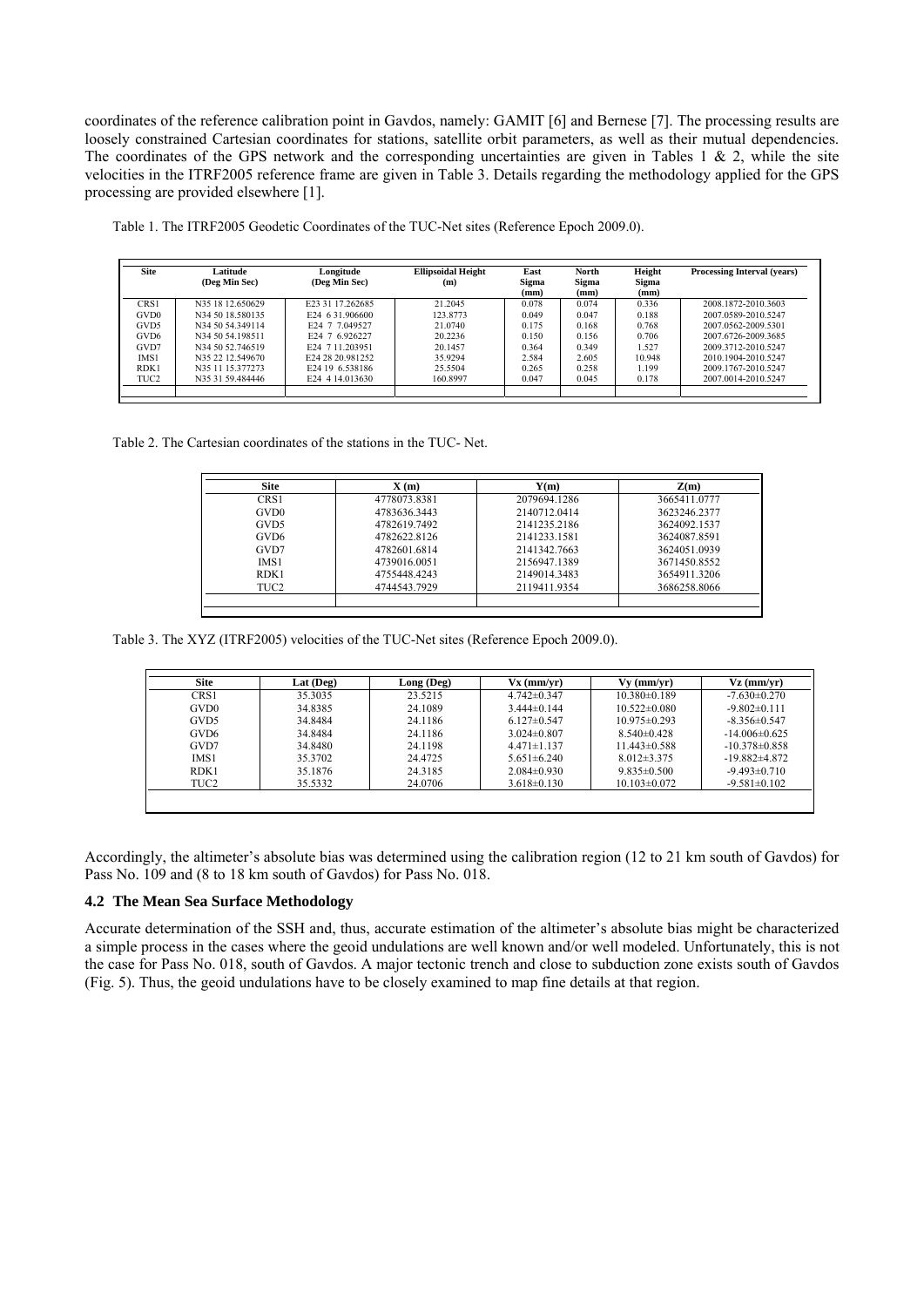

Fig. 5. The Gavdos bathymetric map (personal communication Dr. S. Alexandri, Hellenic Centre for Marine Research).

Thus, in order to be able to cross check the given geoid undulations over that area and ensure the reliability of calibration results for Pass 018, an alternative technique based on the MSS as a reference surface has been chosen for the determination of the SSH difference between two dates (Fig. 6). The calibration procedure presented in the OSTST/Jason-2 Product Handbook (2009) has been followed in this case.



Fig. 6.The basic procedure for estimating Jason-2 bias through the MSS\_CLS\_10 technique.

Initially, a reference track has been established as the average of the satellite measurement points over the 58 cycles of Pass No. 109 and over the 40 cycles of Pass No. 018. This has been necessary because for a given satellite pass, each cycle has different latitude - longitude measuring points as the satellite is drifted by  $\pm 1$  km from cycle to cycle. The latter motion with respect to the reference track, introduces a cross-track geoid gradient on different cycles.

Accordingly, for every cycle and for every measured point, *k*, the SLA(*k*) has been calculated as the difference between the corrected SSH( $k$ ) (Eq. 7) and the MSS( $k$ ) as provided by the CLS\_10 MSS model. Similarly, the SLA( $k_0$ ) has been determined using, again, the CLS10 MSS model. The determined absolute bias for each cycle has been, finally, interpolated to the reference track using a 3rd order polynomial. The Jason-2 altimeter bias for cycles 2-60 has been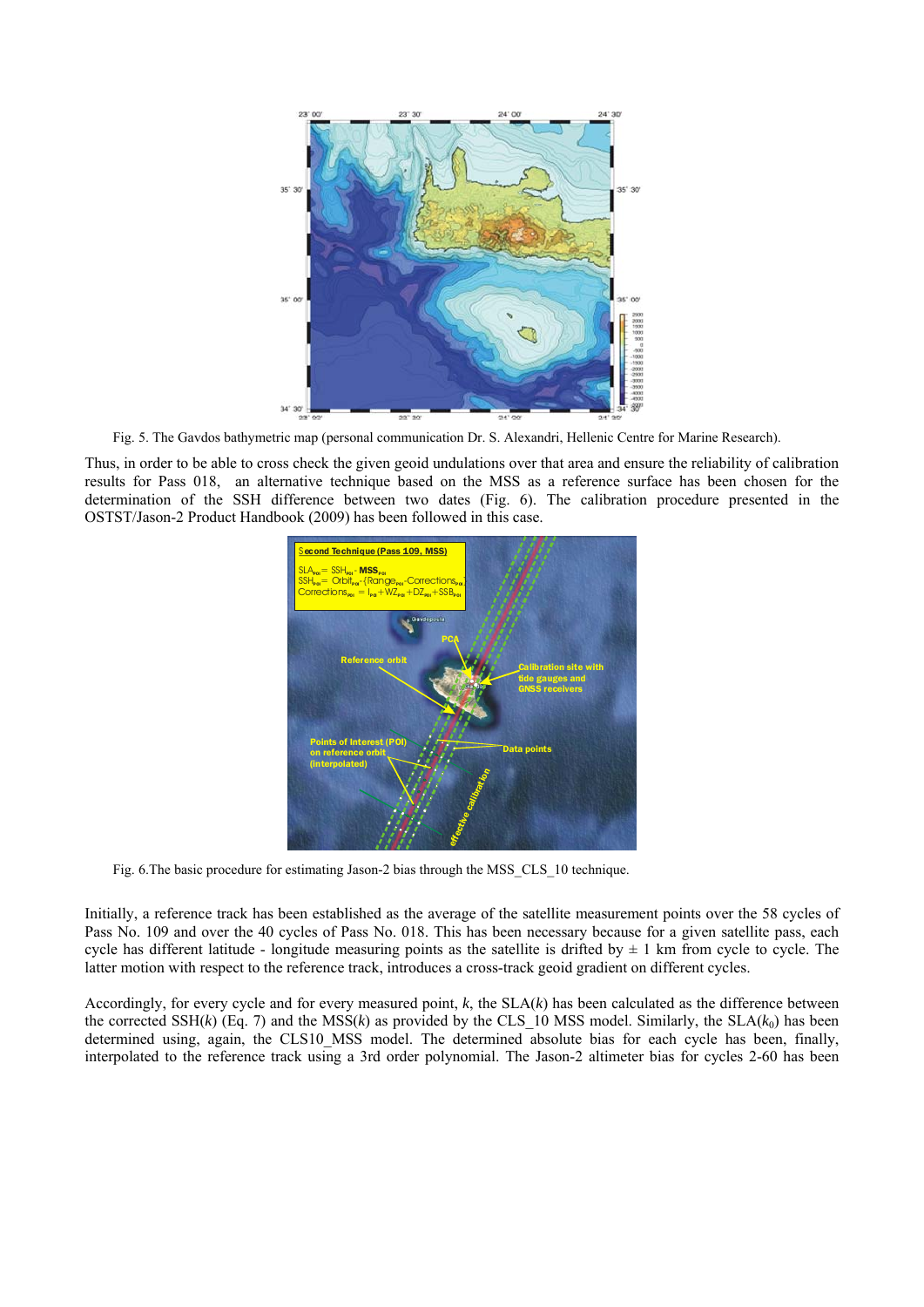estimated using the same area as in the conventional methodology (12 to 21 km south of Gavdos) for Pass No. 109 and (8 to 18 km south of Gavdos) for Pass No. 018.

#### **4.3 Transponder Calibration**

The dedicated microwave transponders set up in Gavdos may also serve as an alternative and independent technique for altimeter's calibration. A microwave transponder receives, amplifies and retransmits, with minimal distortion, the satellite's radar altimeter pulse which is emitted and recorded again on-board the satellite. Consequently, a transponder deployed accurately beneath a satellite's pass mirrors the radar echo, thus, providing us a well-defined point of reflection. The measure of the pulse's two-way travel-time yields the range between satellite and transponder.



Fig. 7. The above depicts the 1-Hz calibration data of Jason-2 during the transponder experiment carried out on 2010/09/13 23:33:53, over Pass No. 18. This campaign has been in coordination with CNES, France.

The transponder has been at the DIAS site, the crossing point of the Jason satellite's ground tracks on Gavdos. Collaboration with CNES (France) has been established and agreed to switch the Jason satellite to calibration mode in order the satellite will be able to see the transponder, located at 200-m above sea level on Gavdos. Transponder calibration has been tested in late 2009, but regular calibration has been carried out as of 1 Jan 2010 over Pass No. 18.

Fig. 7 shows the transponder calibration data as seen by the Jason satellite on 13 September 2010. This picture shows a comparison between two calibration overflights in Gavdos. In the subplots above the colored transponder signature, successful calibrations are given in black solid lines; while the unsuccessful ones are shown in flat green lines. The upper 12 sub-plots show a series of the so called elementary calibrations. In these sub-plots, the x-axis is a bin number. There are 128 bins with a separation of 3.125 ns each, thus providing a measure of the travel time for the radar pulse. From the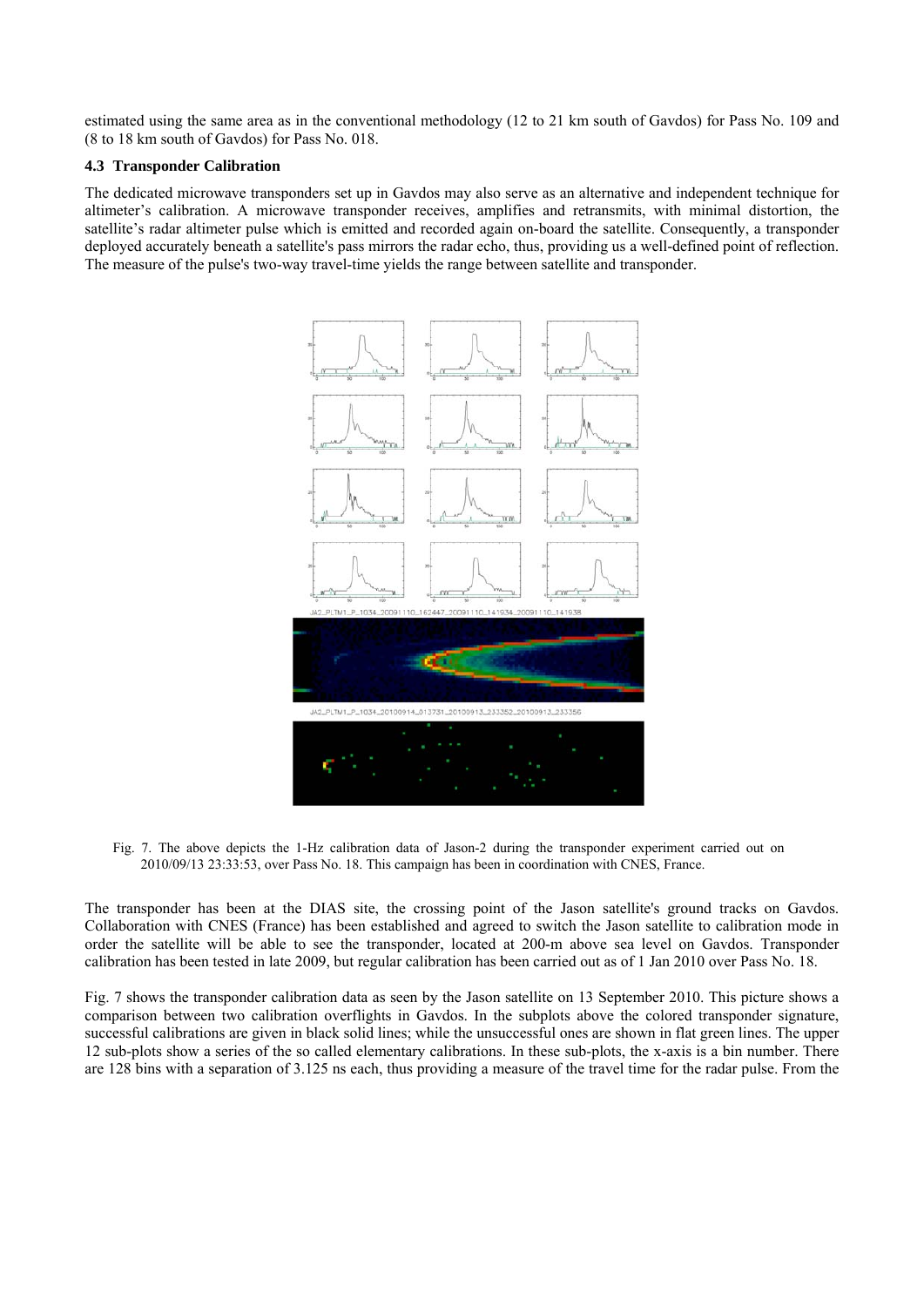bin number, the distance between the satellite and the transponder can then be derived. The range window is preset in a way that at the closest approach, the transponder signature is expected at bin number 46. The y-axis is the power of the return echo. High power means high reflectivity, i.e., the amplified transponder signal; low power means earth surface reflections, etc. The black line shows a clear transponder echo. The 5 out of the 12 plots show the moment of the closest approach, with the highest return power at the lowest bin number. There are commonly 20-Hz and 1-Hz data provided by the altimeter in the regular modes.

Please note that the transponder signature can easily be identified and analyzed as a parabolic curve. The actual distance between the satellite and the transponder deduced from the radar pulse's travel time is then corrected for the propagation effects from the dry and wet part of the troposphere and of the ionosphere. Geophysical corrections, e.g., solid Earth and tides affecting the range have to be applied as well. The horizontal offset of the satellite's ground track from the transponder position can be determined from the satellite orbit. Calibration results for the transponder experiment are being processed at the moment and will be soon published.

## **5. RESULTS**

The absolute bias for Jason-2 has been determined using both the conventional and the MSS\_CLS\_10 procedure over Pass No. 109 and Pass No. 018 in Gavdos calibration site.

Regarding Pass No. 109, the bias has been estimated in the area from 12 to 21 km (on the south part of the Pass 109 groundtracks) using cycles 2 to 60. The mean altimeter bias has been determined to be  $+169.95\pm5.14$  mm in the Kuband with the conventional technique. The alternative CLS10 MSS technique for the same area (12 to 21 km south of Pass 109 groundtracks) and for the same GDR data, gave an altimeter bias equal to 131.58±1.86 mm. However, Cycle 27 has been characterized as an outlier (large sigma0 values) and excluded from processing. Fig. 8 shows the altimeter bias for every cycle over Pass No. 109, employing the conventional technique.



Fig. 8. The Jason-2 absolute bias, for Pass No. 109, Cycles 2-60, using the conventional calibration technique.

For Pass No. 018, the bias has been estimated in the area from 8 to 18 km (on the south part of the Pass 018 groundtracks), employing cycles 1 to 40. Thus, the mean altimeter bias has been determined to be  $+168.54\pm6.21$  mm in the Ku-band, with the conventional technique. The alternative CLS10\_MSS technique for the same area (8 to 18 km south of Pass 109 groundtracks) and for the same GDR data, has estimated the altimeter bias to be 137.47 $\pm$ 5.84 mm. We should mention that Cycles 3 and 32 have been identified as outliers (large sigma0 values) and excluded from further processing. Additionally, all cycles from Cycle 41 and thereafter have been excluded from the analysis, because the transponder calibration experiment on Pass No. 018 does not produce GDR over the sea surface. Fig. 9 depicts the altimeter bias for every cycle over Pass No. 018 with the conventional technique.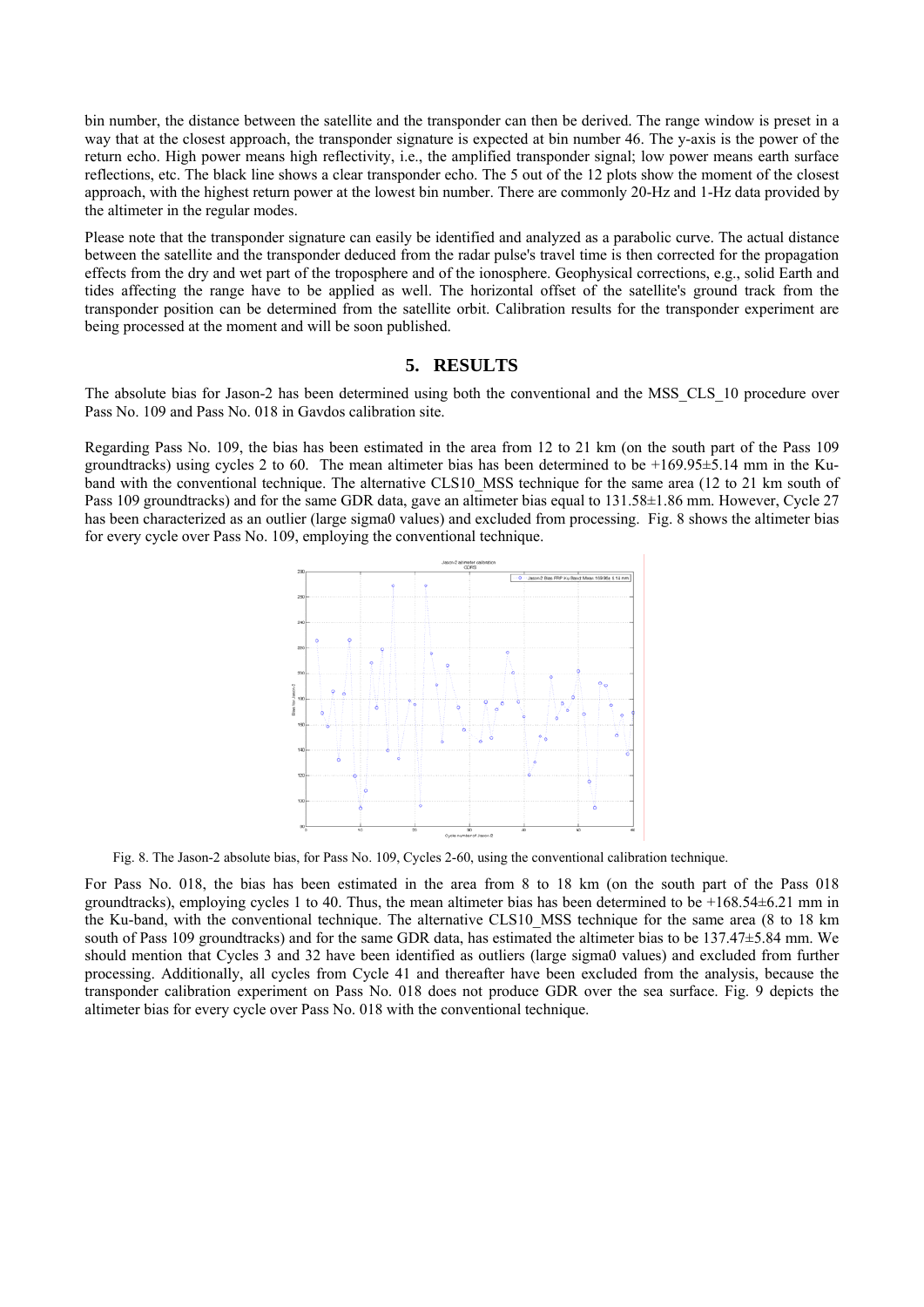

Fig. 9. The Jason-2 absolute bias for Pass No. 018, Cycles 1-40.

### **6. CONCLUSIONS**

The analysis conducted thus far at Gavdos Cal/Val facility gives that the conventional technique gives the most accurate and reliable results for Pass 109 and No. 18. Additionally, the preliminary results with the CLS10\_MSS technique indicate the results obtained give a comparison of Jason- 2 with the TOPEX/Poseidon. By the time of this writing a new model for the MSS, i.e., MSS CNES CLS 10, has been released. Future plans include the transponder calibration experiment along with a GPS buoy placed underneath the overflown satellite and along the ground tracks at about 20 km south of Gavdos.



Fig. 10. A diagram of the major components of the transponder under development.

In the future plans a new transponder is being developed by the Technical University of Crete for calibrating new altimetric satellites. This transponder has a central frequency of 13.575 GHz with a bandwidth of 350 MHz. Its polarization is circular to avoid any misalignment effects of its antennas with the satellite orbit in the ascending and descending passes. It will be mobile, to be easily transferred to other locations, and modular to operate with other frequencies and satellites. It will be capable for recording incoming  $\&$  outgoing signals and will be controlled remotely through a control computer using communication links. This transponder will be operational in 2010.

#### **ACKNOWLEDGEMENTS**

This work has been supported by the FP7-REGPOT-2008-1, Project No. 229885 (SOFIA), sponsored by the European Commission. Dr. Bruce Haines at the Jet Propulsion Laboratory, NASA, USA, Dr. Pascal Bonnefond at the Geosciences,